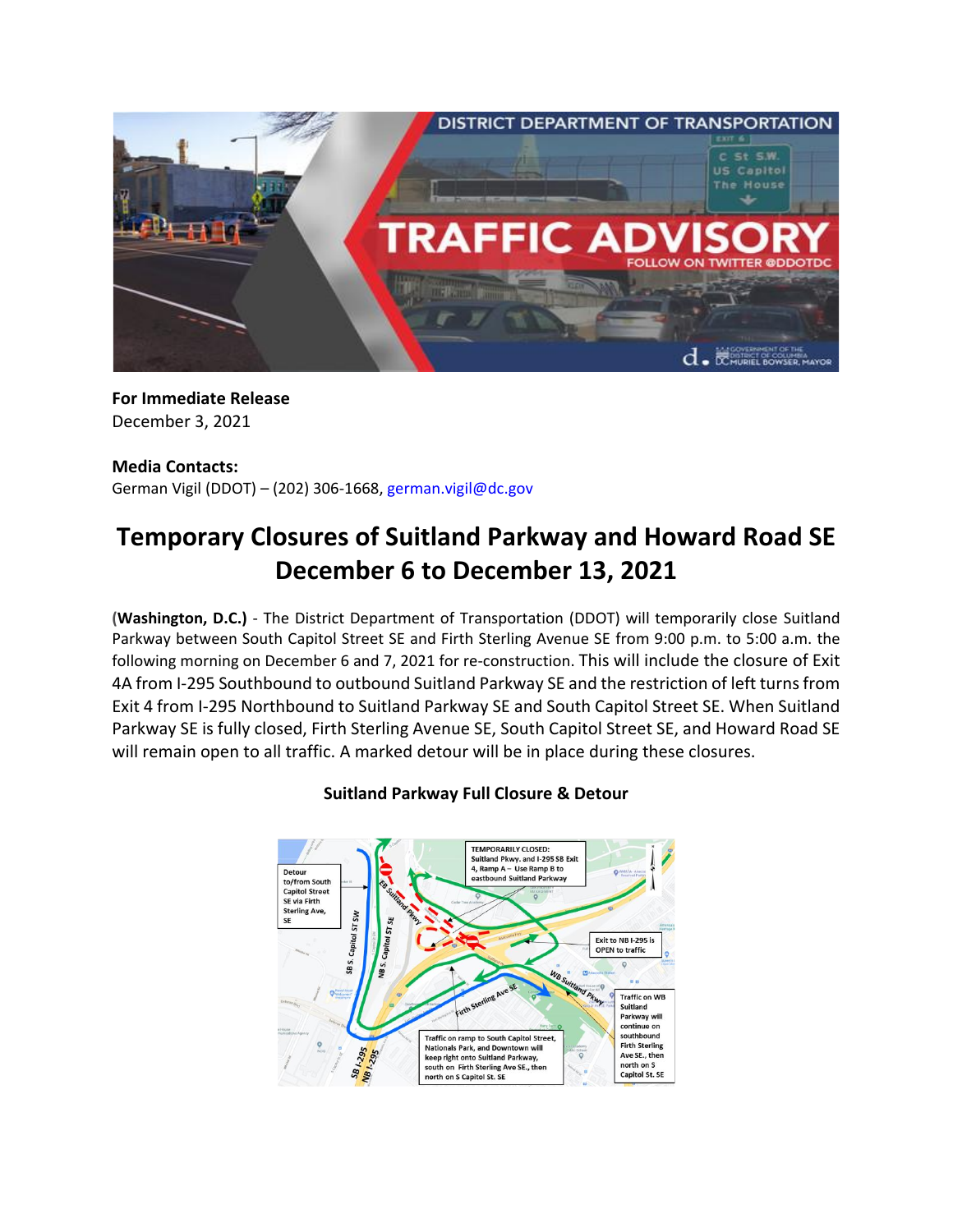Howard Road SE between the WMATA Parking garage and Firth Sterling Avenue SE will be closed from 9:00 p.m. to 5:00 am the following morning on December 8 and December 9, 2021 for bridge construction. Pedestrian access will be continuously maintained. Access to and from the WMATA Parking Garage will be continuously maintained. When Howard Road SE is fully closed, Suitland Parkway SE will remain open to all traffic. A marked detour will be in place during these closures.



## **Howard Road SE Closure & Detour**

Eastbound Suitland Parkway between Firth Sterling Avenue SE and MLK Jr Avenue SE will be closed from 3:00 a.m. to 11.00 a.m. on December 11, 2021 for re-construction. A marked detour will be in place during these closures.



### **Eastbound Suitland Parkway Closure & Detour**